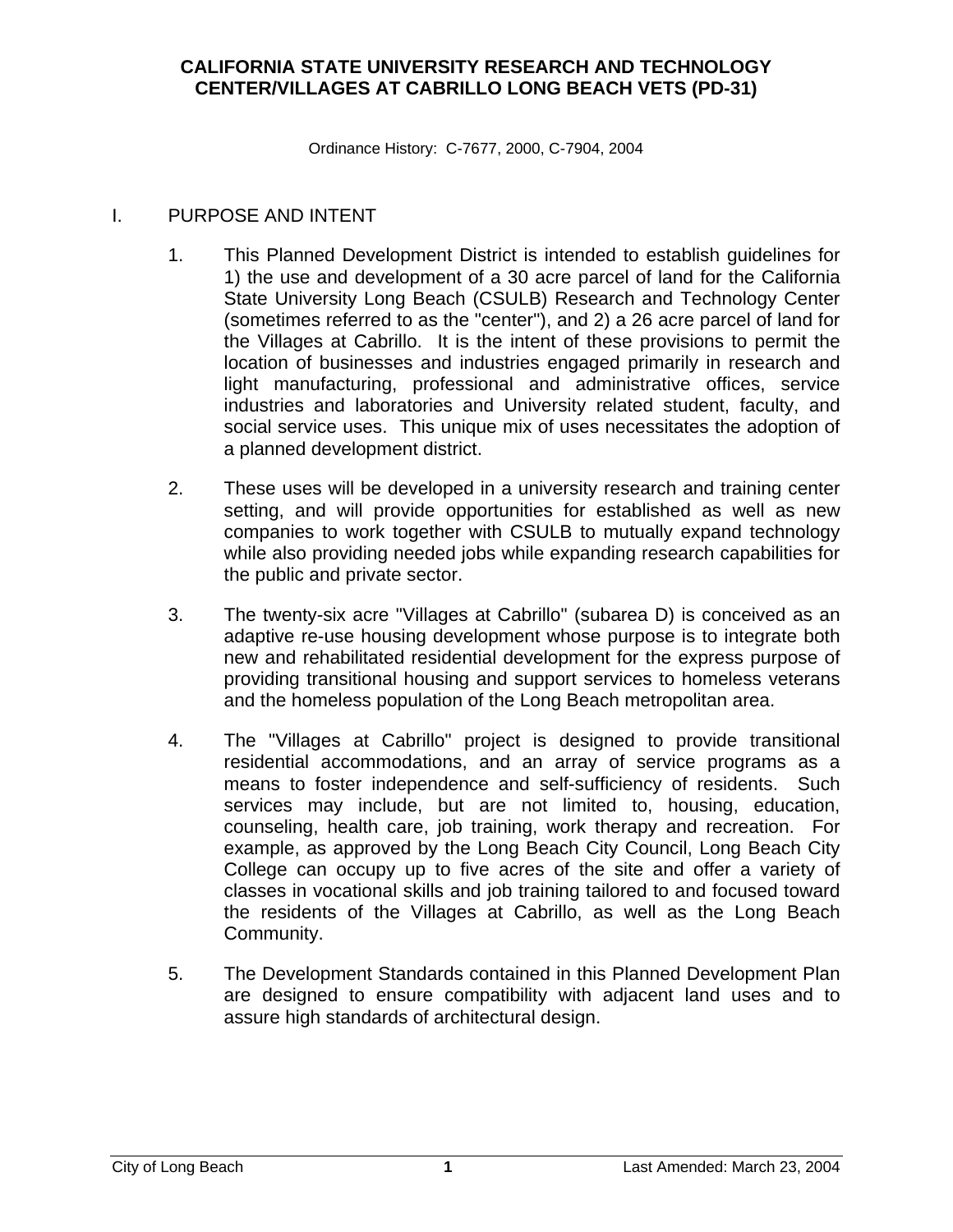# II. DEVELOPMENT REVIEW PROCEDURES AND REQUIREMENTS

Prior to issuance of a building permit for any new development, a Master Site Plan shall be submitted for Planning Commission approval. Such Master Site Plan shall identify the location of vehicular and pedestrian circulation, common area landscaping, major access points, and major parcels for the entire planned development area. In addition, building areas, uses, and architectural character will be included for the first phase in the Planned Development District.

The Master Site Plan may be revised or amended by filing a request for revision or amendment with the Director of Planning and Building. The Director of Planning and Building may approve, or conditionally approve minor revisions or amendments to the Master Site Plan. Major revisions to the adopted Master Plan must be reviewed and approved by the City Planning Commission.

Each new building of one thousand square feet or more shall be reviewed by the Site Plan Review Committee. The Site Plan Review Committee shall review each new building for consistency with the Planned Development Plan requirements and the Master Site Plan. Such review shall analyze functionality of building layout, consistency with detailed zoning standards and architectural as well as landscape quality. The reuse of existing structures will not require any design review but may require the approval of a Conditional Use Permit.

In the submission of individual buildings for Site Plan Review, it is recognized that the building sizes may be changed, building locations redistributed or the mix of uses adjusted to meet changing user demands. However, the overall design character of the site shall be in substantial conformance to the approved Master Site Plan and shall not be changed except by the procedure described in this Planned Development Ordinance. Substantial conformance shall be determined by Site Plan Review.

#### III. USE AND DEVELOPMENT STANDARDS

1. Principal Permitted Uses

Specific uses are set forth by subareas A, B, C (Interim Use Overlay), and D (Villages at Cabrillo). Those subareas are depicted on the attached Exhibit "A", attached hereto and incorporated herein as if set forth in full.

The following definitions apply as used in this ordinance:

- A. "Business office" means the use of a building for administrative, professional, or clerical tasks.
- B. A "Research and development use" means the mixed use of office and research laboratories.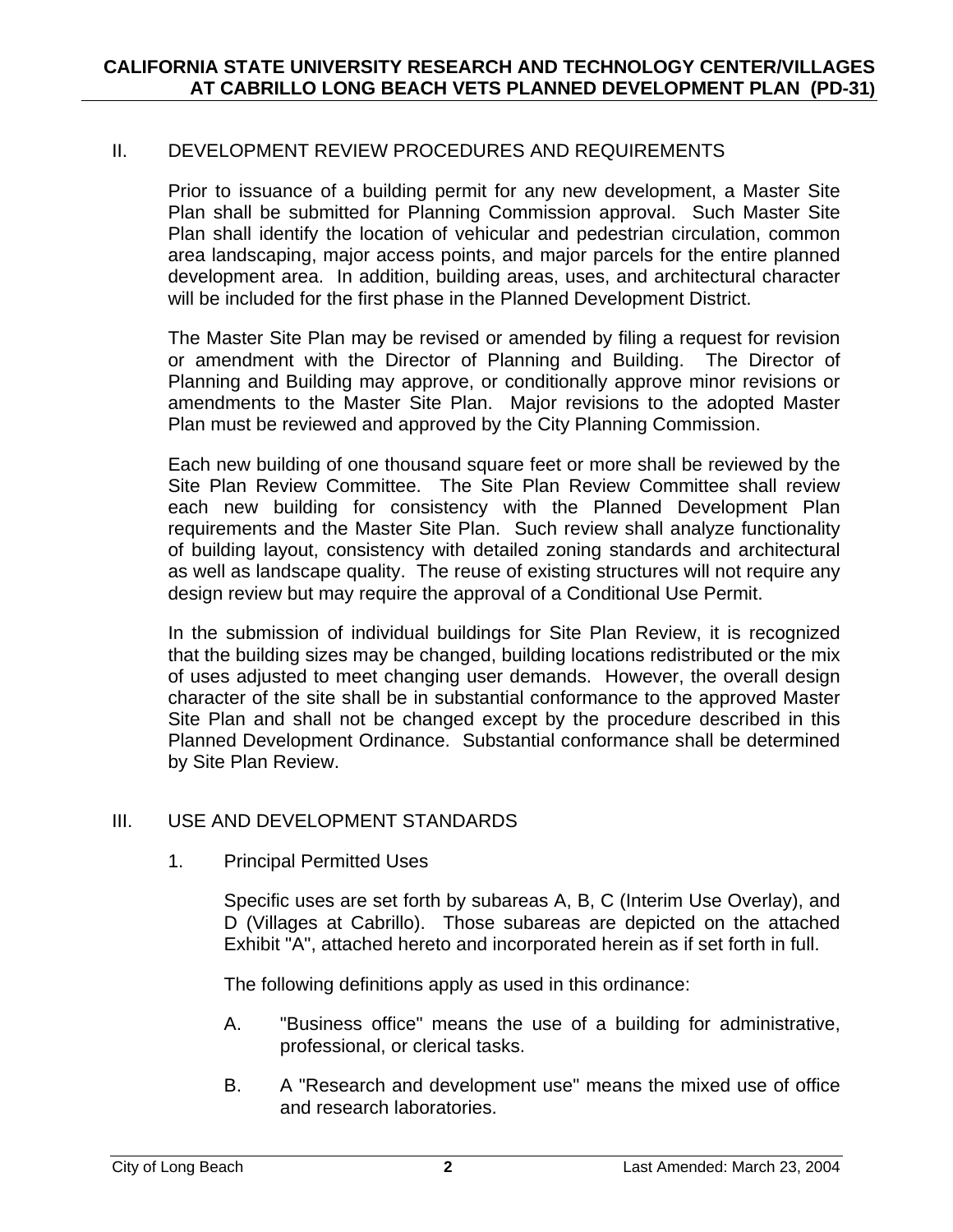- C. A "Warehouse" means a building used for storage of goods or commodities with not more than twenty five percent of the floor area used for office uses. If the area devoted to office use exceeds twenty five percent, then the office use portion is treated as business office.
- D. "Light manufacturing" means the use of a building for activities necessary to convert natural resources into finished products, with limited environmental impacts. Such activities include, but are not limited to, manufacturing of precision and electrical products, assembling of products, and storage of non-hazardous materials. If administrative offices for light manufacturing exceeds twenty five percent of the gross usable floor area, then the office use portion is treated as business office.
- E. A "Restaurant" means the use of a building for the preparation and sale of food for immediate consumption.
- F. The "Gross usable floor area" means gross floor area minus entry lobby, elevator shafts, stairwells, utility cores and shafts, equipment rooms and bathrooms.
- G. "Homeless" An individual or family which lacks the fixed, regular and adequate nighttime residence or an individual or family which has a primary nighttime residence that is:
	- i. A supervised publicly or privately operated shelter designed to provide temporary living accommodations (including welfare, hotels, congregate shelters and transitional housing for persons with mental illness);
	- ii. An institution that provides as temporary residence for individuals intended to be institutionalized, or
	- iii. A public or private place not designed for, or ordinarily used as, a regular sleeping accommodation for human beings.

The term does not include any individual imprisoned or otherwise detained pursuant to an Act of Congress or a State law.

- H. "Homeless Prevention" means activities or programs designed to prevent the incidence of homelessness.
- I. "Transitional Housing" means a project assisted under this part: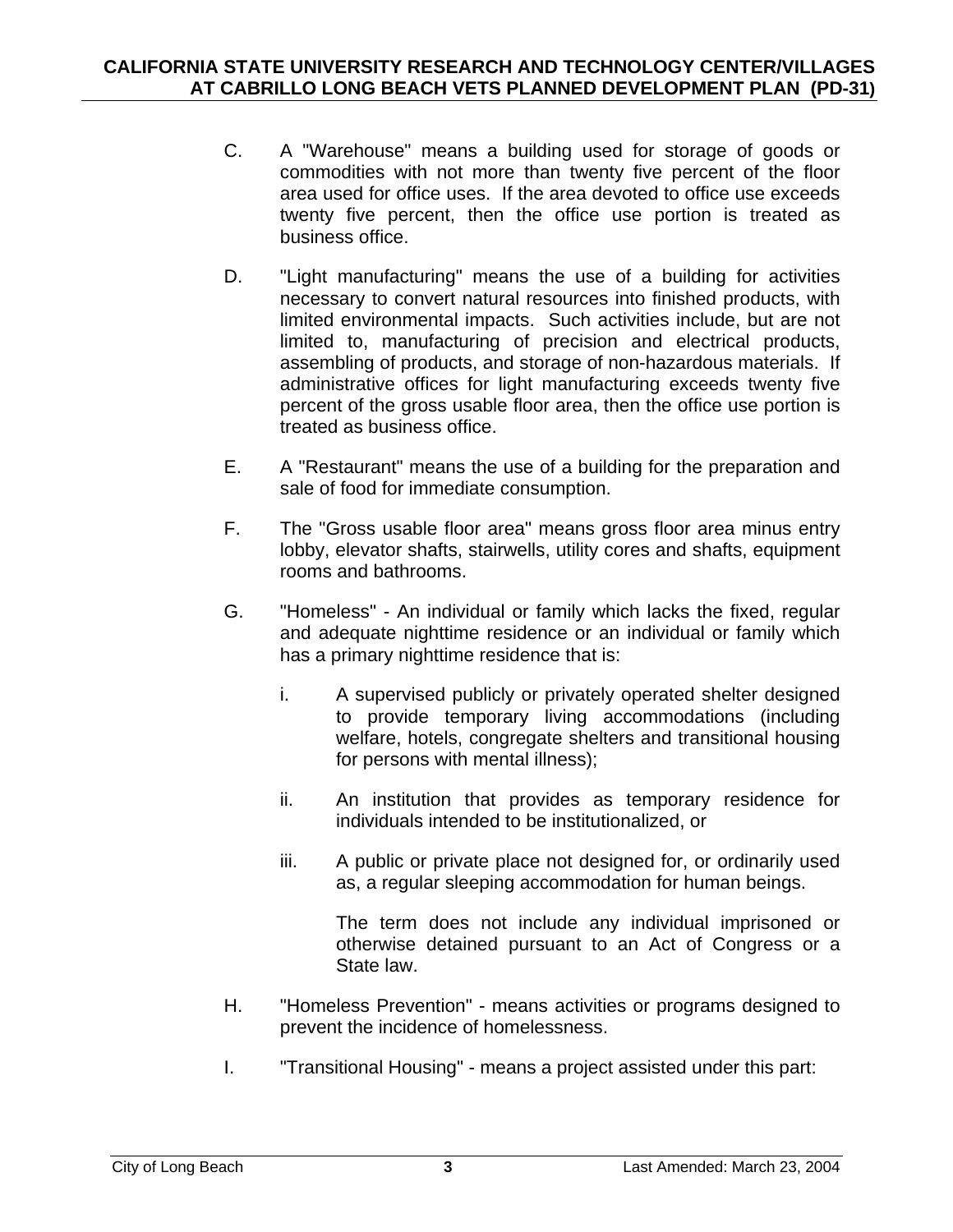- i. That is designed to provide housing and appropriate supportive services to homeless persons including (but not limited to) deinstitutionalized and homeless individuals with mental disabilities and homeless families with children; and
- ii. That has as its purpose facilitating the movement of homeless individuals to independent living within twenty-four months or within a longer period determined by the service provider as necessary to facilitate the transition.

All other definitions shall be from of the Zoning Regulations (chapter 21.15).

**Subarea A** The principal permitted uses allowed in subarea A and B shall be business office, research and development, light manufacturing, and related uses.

The principal permitted uses shall include, but are not limited to, the following:

- 1. Arboretum, botanical gardens or nurseries.
- 2. Advertising and publishing businesses.
- 3. Answering (and communication) services.
- 4. Blueprinting, reproduction and copying services, photo supplies, bookbinding, photoengraving and printing.
- 5. Cafeterias, lounges and social clubs.
- 6. Convention, conference and exhibition centers.
- 7. Cultural centers.
- 8. Day care/preschool.
- 9. Engineering and stationery supplies.
- 10. Financial institutions.
- 11. Governmental offices.
- 12. Hall rental.
- 13. Health clubs.
- 14. Libraries.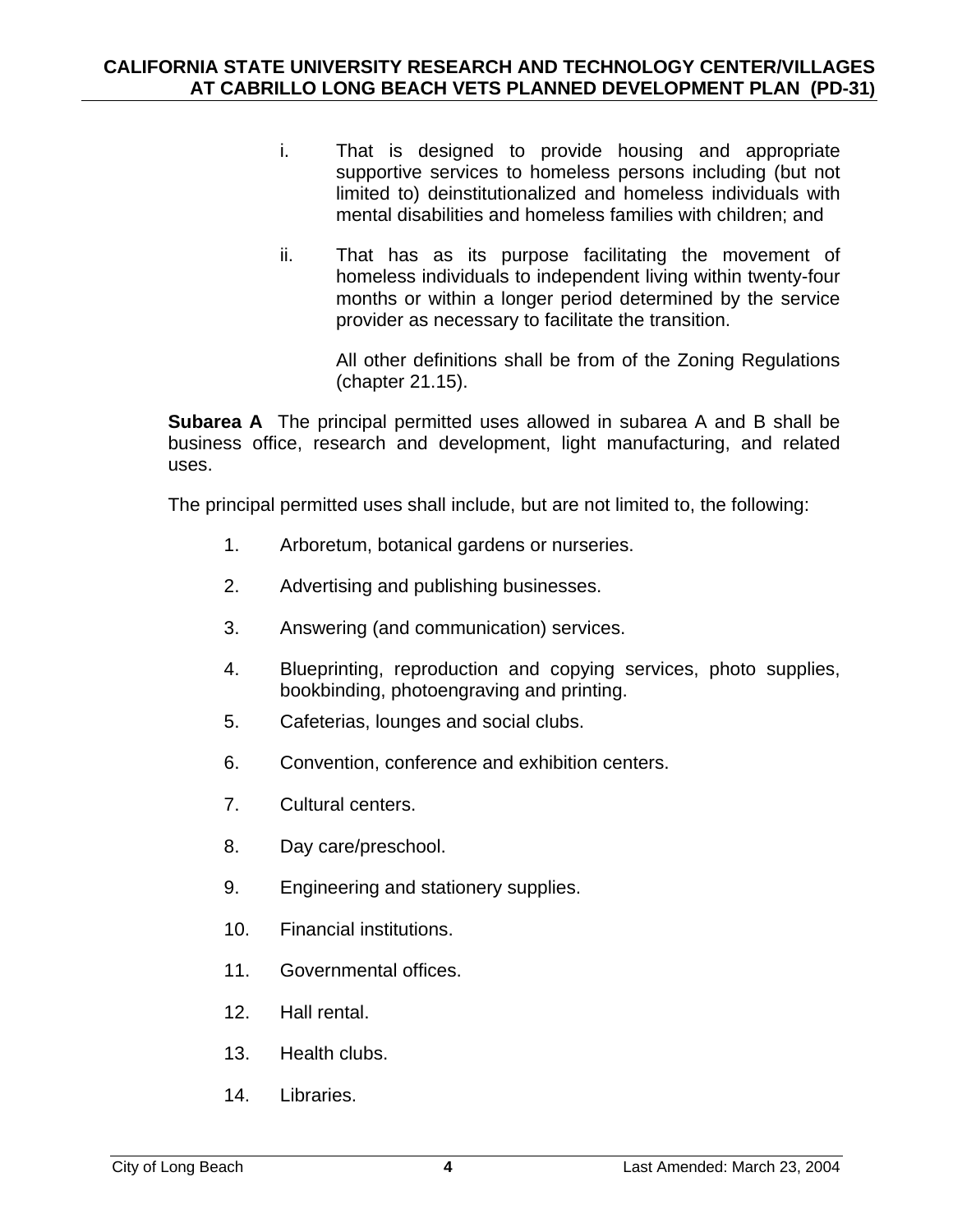- 15. Mail-order businesses.
- 16. Manufacturing, light.
- 17. Medical offices/health care centers and medical centers.
- 18. Messenger, mail and delivery service.
- 19. Motion picture and recording studios.
- 20. Museums.
- 21. Parking facility for Police Substation.
- 22. Offices (administrative, business, professional).
- 23. Pharmacies/pharmaceutical activities.
- 24. Recreational facilities (tennis, swimming, basket Ball, baseball, etc).
- 25. Research and development facilities (These facilities may include indoor animal research and animal-keeping).
- 26. Restaurants.
- 27. Training facilities (University related).
- 28. Travel agencies.
- 29. Warehousing, distribution, and wholesale sales.

**Subarea B** In addition to allowing the Principal Permitted Uses in Subarea A, the Principal Permitted Uses allowed within Subarea B shall be University related student, faculty, and social service related uses.

The principal permitted uses shall include, but are not limited to, the following:

- 1. Caretakers Residence.
- 2. Educational and vocational schools or training centers.
- 3. Counseling facilities.
- 4. Faculty and Student Residence (for University faculty and student residence programs).
- 5. Social service office of non-profit organizations.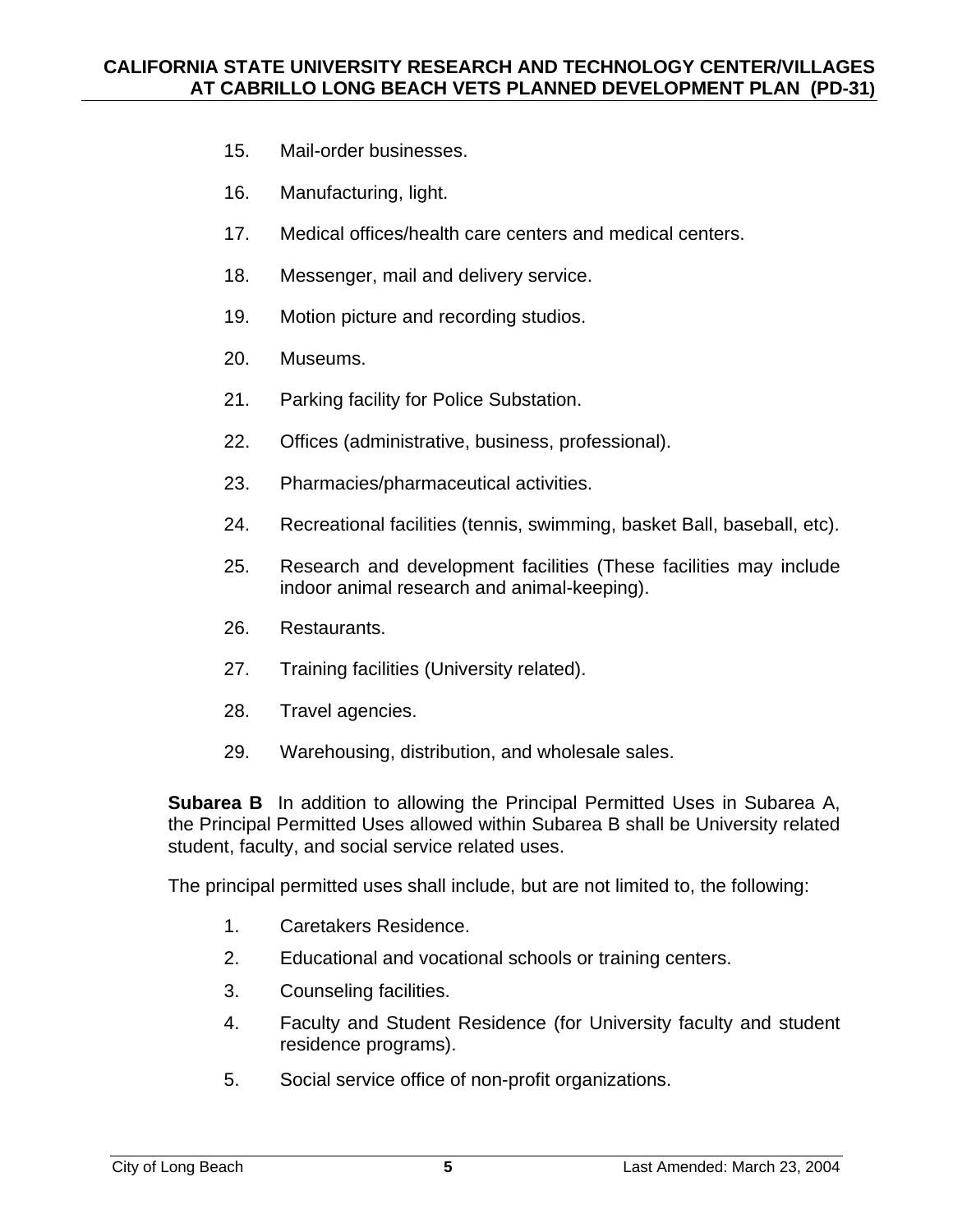Any potentially incompatible uses which are listed for Subarea A and permitted in Subarea B shall be adequately buffered (landscape screening, walls, etc.) and separated from all vehicle traffic and loading activity from the sensitive uses in this subarea.

**Subarea C** The Permitted Uses Allowed within Subarea C (Interim Use Overlay Zone) shall be the University related student, faculty, and social service uses allowed in Subarea B with the following restriction:

All uses permitted in the Interim Use Overlay Zone are allowed until the end of Calendar Year 1999 at which time the permitted uses shall be those uses allowed in Subarea A. The City Planning Commission may either expand or modify the subarea and/or extend the horizon year at the written request of the landowner.

**Subarea D** Subarea D is a twenty-six acre site located in the northwest portion of the Planned Development District. This subarea promotes the adaptive reuse of the existing housing and support facility buildings for the express purpose of providing transitional housing and support services to the homeless veterans and the homeless population of the Long Beach metropolitan area - including the Long Beach City College campus and day care facilities.

The principal permitted uses of this subarea shall include, but are not limited to, the following:

- 1. Colleges, vocational schools or training centers.
- 2. Health care, counseling, clinical facilities.
- 3. Recreational facilities (tennis, swimming, basketball, volleyball, gymnasium, etc.).
- 4. Cafeterias, lounges, commissaries, social clubs and meeting areas.
- 5. Non-profit stores and co-ops.
- 6. Conference, cultural and exhibition centers.
- 7. Social service offices of non-profit organizations, etc.
- 8. Communal or special group residence (board and care, etc.)
- 9. Churches.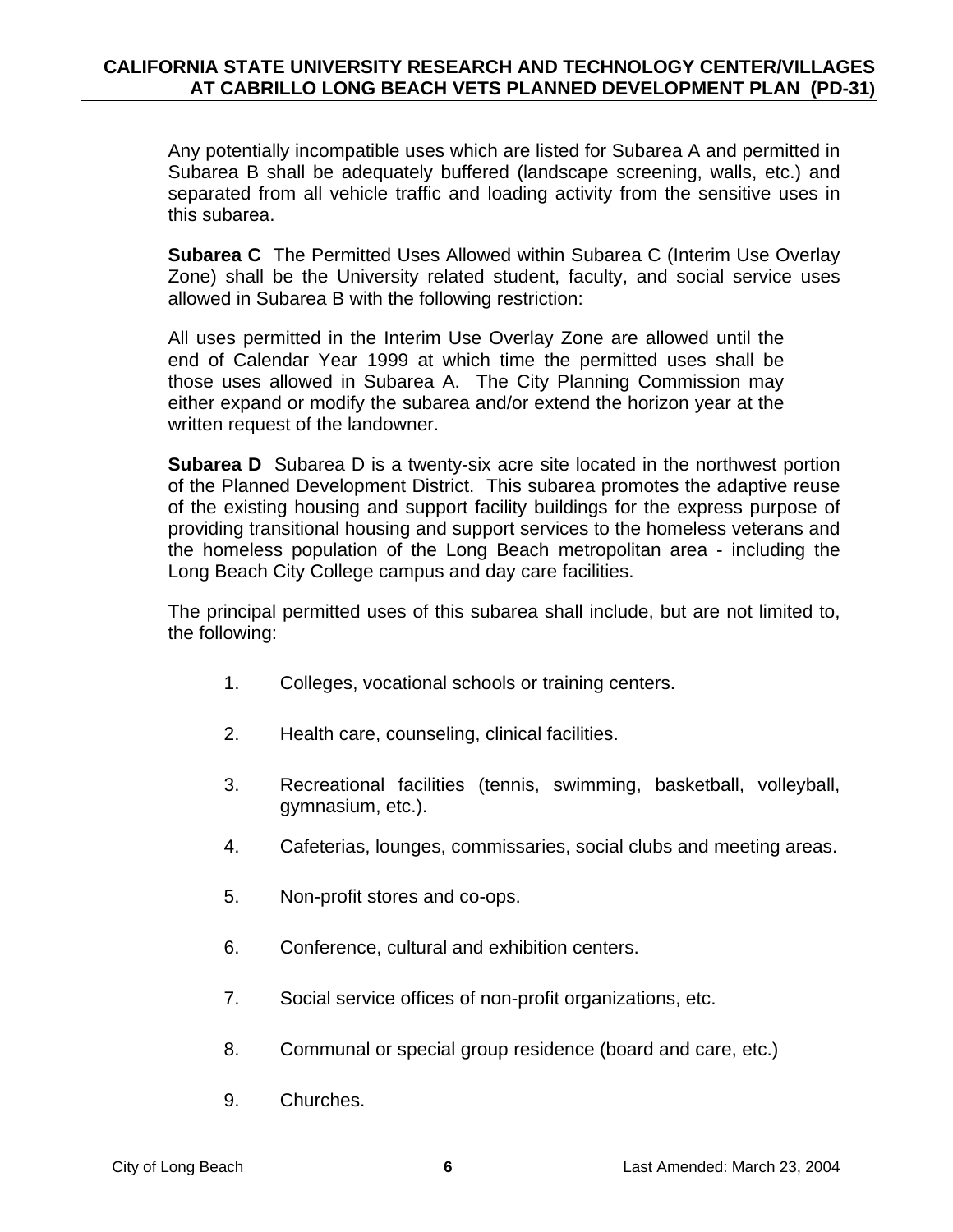- 10. Libraries.
- 11. Youth clubs.
- 12. Dining hall/kitchen.
- 13. Day care/child care.
- 14. Laundry facilities.
- 15. Storage facilities (for residents and service providers).
- 16. Youth after-school program.
- 17. Office type micro-business incubator uses.
- 18. Community clinic.
- 19. State or governmental office/Other administration.
- 2. Conditional Uses
	- A. The following Conditional Uses shall be allowed subject to City Planning Commission approval:
		- 1. Faculty and Student Residence (for University faculty and student residence programs) and Special group residence (communal, board and care, etc.) in Subareas B and C only.
		- 2. Sale of alcoholic beverages.
		- 3. Transitional Housing Facilities.
		- 4. Light manufacturing, assembly, and auto workshop/maintenance facilities.
		- 5. Commercial uses consistent with the Neighborhood Pedestrian (CNP) Zone.
- 3. Accessory Uses

Accessory uses shall be allowed in conformance with Chapter 21.51 of the zoning regulations.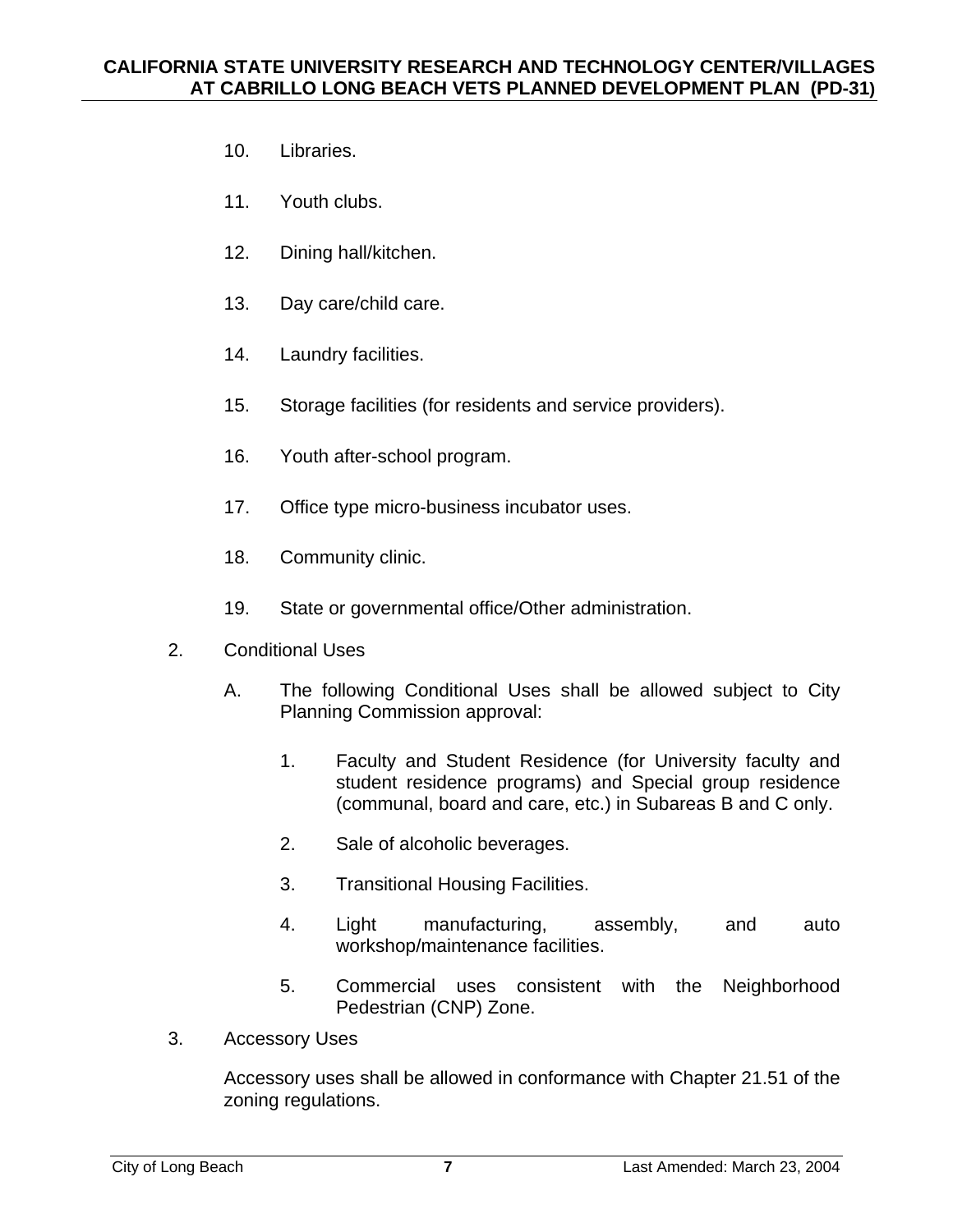4. Temporary Uses

Temporary uses shall be allowed in conformance with Chapter 21.53 of the zoning regulations.

5. Temporary Structures

No portable office structures, trailers, or other similar structures shall be permitted without Site Plan Review approval. Consideration of the Site Plan Review shall include the design, location, and length (time) of use.

- 6. Prohibited Uses
	- 1. Commercial auto repair/auto painting/service as a principal use unrelated to University research and development and/or "Villages at Cabrillo" facilities.
	- 2. Automobile sales.
	- 3. Outdoor storage in public view.
	- 4. Commercial storage/self storage (21.15.570) in subareas A, B, C and D.

# IV. GENERAL DEVELOPMENT STANDARDS

1. Architectural Standards

#### **Subareas A, B and C**

The architecture of the center shall be coordinated in style and use of materials.

Buildings designed with reflective glass having a reflection gradient of 20% or more shall submit reflection studies showing sun and reflective glare patterns and their effect on ground and air transportation. Such studies shall be submitted with each proposed structure to be processed for Site Plan Review. Mirrored reflective glass shall not be used as a major facade element.

All mechanical appurtenances (roof top equipment) shall be screened from public view as specified in the zoning regulations (21.32.225 B).

An interior walkway system shall be provided throughout the development to encourage access from public transportation and to provide access to employee service uses such as restaurants and recreational facilities.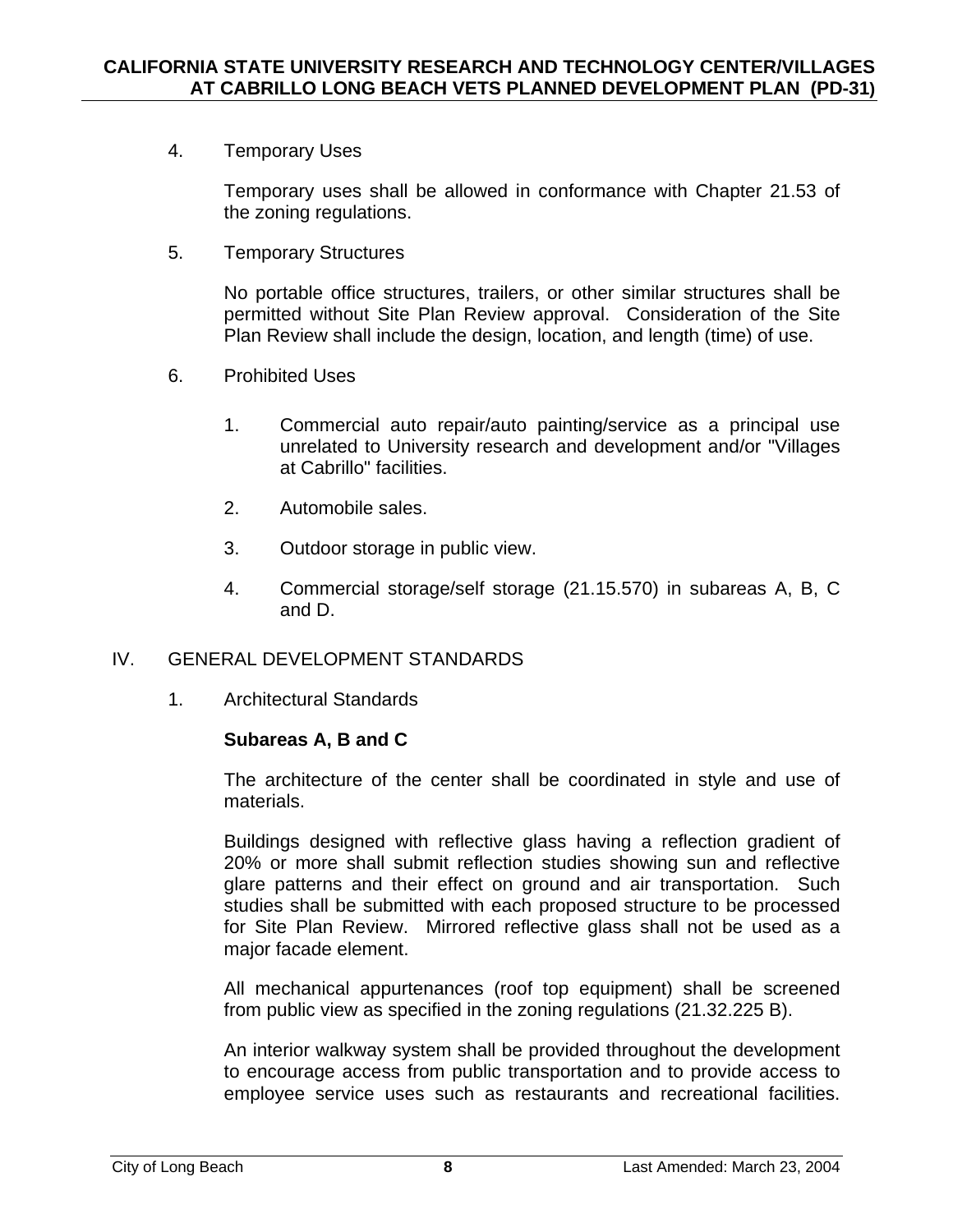Special improvements such as bicycle racks, walkway lighting, and landscape amenities shall be included in all developments to encourage alternative modes of transportation within the development.

There shall be no minimum or maximum building coverage. The percentage of lot coverage shall be determined by Site Plan Review. Lot coverage shall reflect a proportional development between building, parking, and landscaping so that the site creates the impression of an office/research park development in a landscaped setting without building congestion or excessive paved parking areas.

**Subarea D** The architecture of the development shall be internally consistent in general style, color palette, scale, and use of materials. Massing of new structures shall be consistent with existing residential uses. Building facades should be articulated through the use of architectural detailing and fenestration so as to avoid long blank walls. Although some variation in rooflines shall be permitted, extreme variation in scale is prohibited. New structures should be similarly oriented as existing structures (e.g. to interior courtyards, streets, etc.). Setbacks of new structures should be consistent with existing buildings so as to preserve visual cohesiveness.

All mechanical appurtenances such as rooftop equipment shall be screened from public view as specified in the City of Long Beach Zoning Regulations.

All sides of a building visible from a public street, or adjacent to a residential district, shall be designed, treated and finished in a manner compatible with the residential area, and the other visible sides of the building.

An interior walkway system shall be provided throughout the development to encourage access to public transportation, and to provide access to employee service uses. Special improvements such as bicycle racks, walkway lighting, and landscape amenities shall be included in all new development to encourage alternative modes of transportation within the development.

There shall be no minimum or maximum building coverage. The percentage of lot coverage shall be determined by site plan review for any new developments. Lot coverage shall reflect a proportional development between building, parking, and landscaping so that the site creates the impression of a medium density, mixed-use residential community in a landscaped setting without building congestion or excessive paved parking areas. In general, lot coverage shall not exceed fifty percent of the site.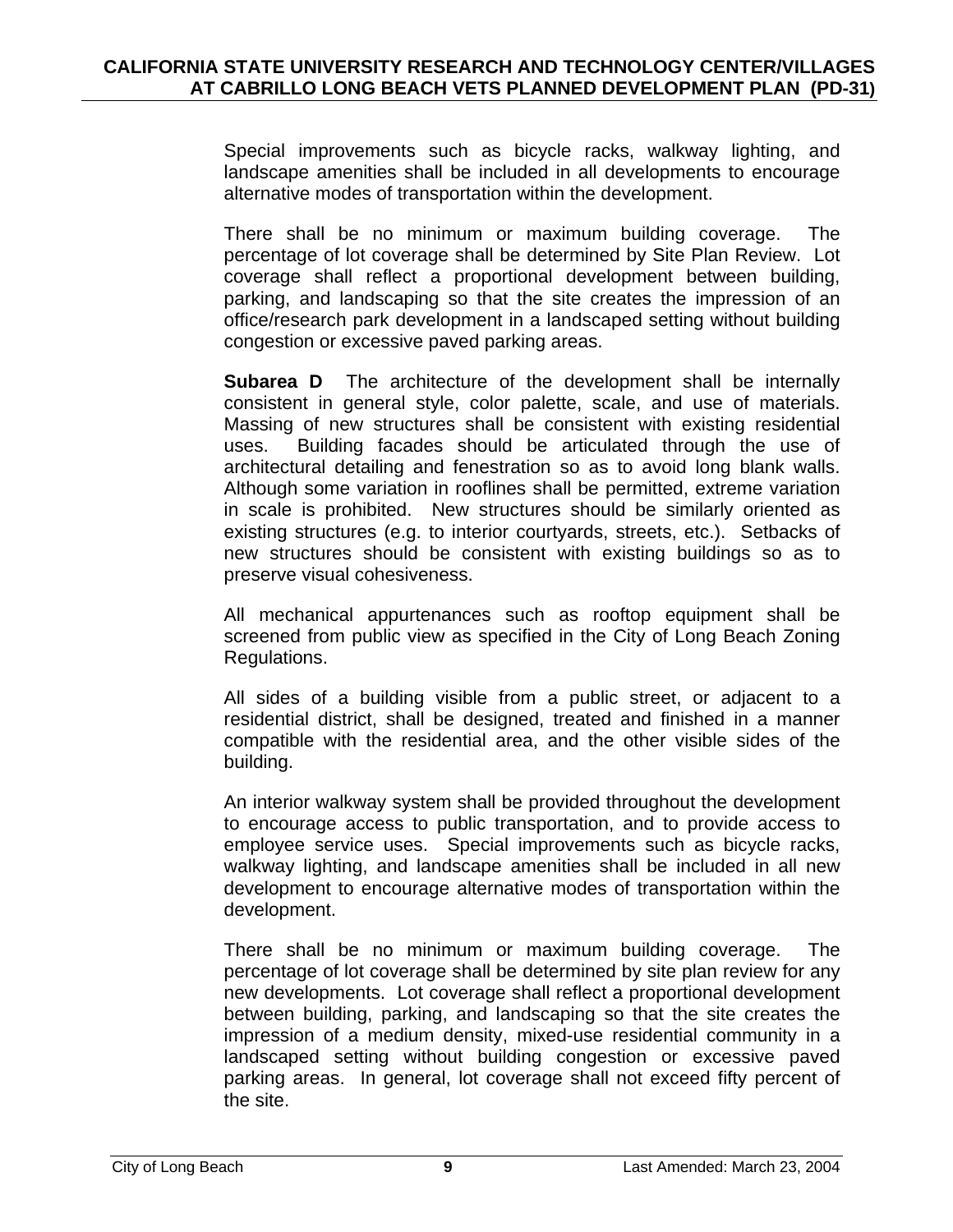- 2. Building Heights
	- A. Subareas A, B, and C One hundred feet maximum.
	- B. Subarea D Building heights, rooflines, and roof treatments should be largely consistent with existing structures. New structures shall not exceed four stories, forty-five feet in height.
- 3. Lot Size

Lot size shall be a minimum of 15,000 square feet per lot for any new subdivision.

- 4. Building Setbacks
	- A. Pacific Coast Highway Twenty feet (except for an eight foot ornamental wrought iron security fence which may be setback two feet with a landscape buffer).
	- B. Other Streets and Freeway Ten feet (excluding abutting sidewalk)
	- C. Building to building: Per Site Plan Review approval and/or Uniform Building Code requirements.
	- D. In general, setbacks of any new buildings in subarea D shall be consistent with the setbacks of existing adjacent structures so as to maintain visual coherence. The setbacks of new buildings shall be approved through the Site Plan Review process.
- 5. Lighting

All lighting, exterior and interior, shall be designed and located to confine direct rays to the site. All parking lot and parking structure lighting shall be illuminated to the applicable standards of the Illuminating Engineers Society.

Energy efficient lighting, both inside and outside the structures and in any parking garages or parking lots, and in any common areas must be used.

6. Trash and Storage Areas

All trash storage, including cartons, containers or trash, shall be developed in accordance with the provisions of Chapter 21.46 of the Zoning Regulations.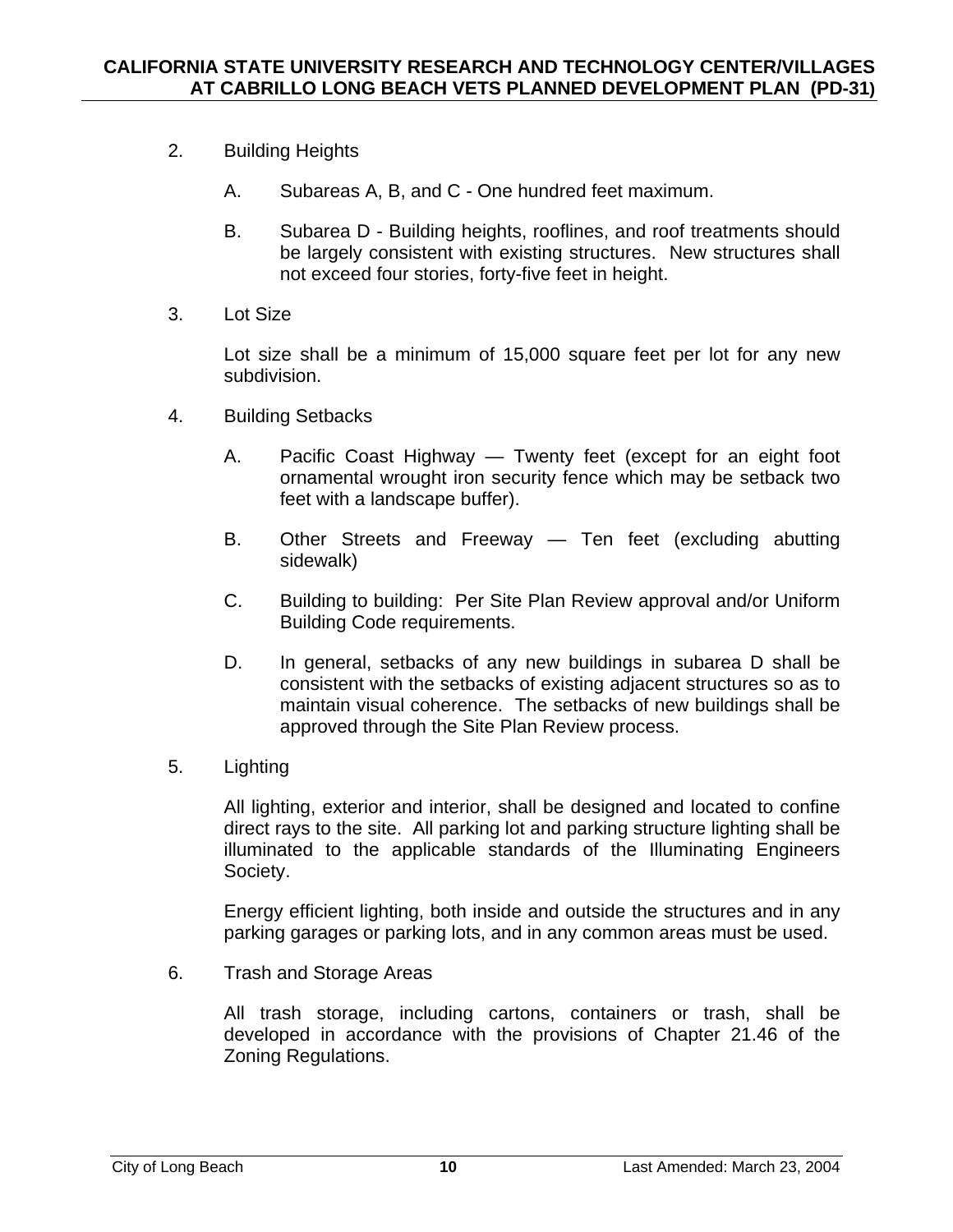# 7. Landscaping

All required landscaping shall be developed in accordance with the provisions of Chapter 21.42 of the Zoning Regulations. Where feasible, landscape areas should be planted with drought tolerant plant material and irrigated with a water conserving automatic system.

8. Site Improvements/Dedications

The developer shall provide for any dedications, reservations, and improvements of Public Rights-of-Way in accordance with the provisions of Chapter 21.47 as specified by the Director of Public Works. Off-site improvements necessary to serve each parcel shall be installed or provided for prior to the time of construction of the first building. The developer shall replace any public improvement damaged as a result of development of the site.

9. Parking

The minimum parking requirements shall be established by the Zoning Regulations (Chapter 21.41) and determined by the use, or combination of uses, proposed for the site and subject to revision during site plan review.

Exceptions can be granted where the following can be demonstrated:

Any building use, or group of buildings, presented as a unit of development can be granted a reduced parking ratio if at least two of the following can be demonstrated and is reviewed and approved the City Traffic Engineer:

- A. A formal ride-share program is adopted and in place prior to occupancy;
- B. An acceptable Traffic Demand Management (TDM) trip reduction program is submitted with Site Plan Review approval; and/or
- C. A shared parking or joint use program is demonstrated with complementary uses.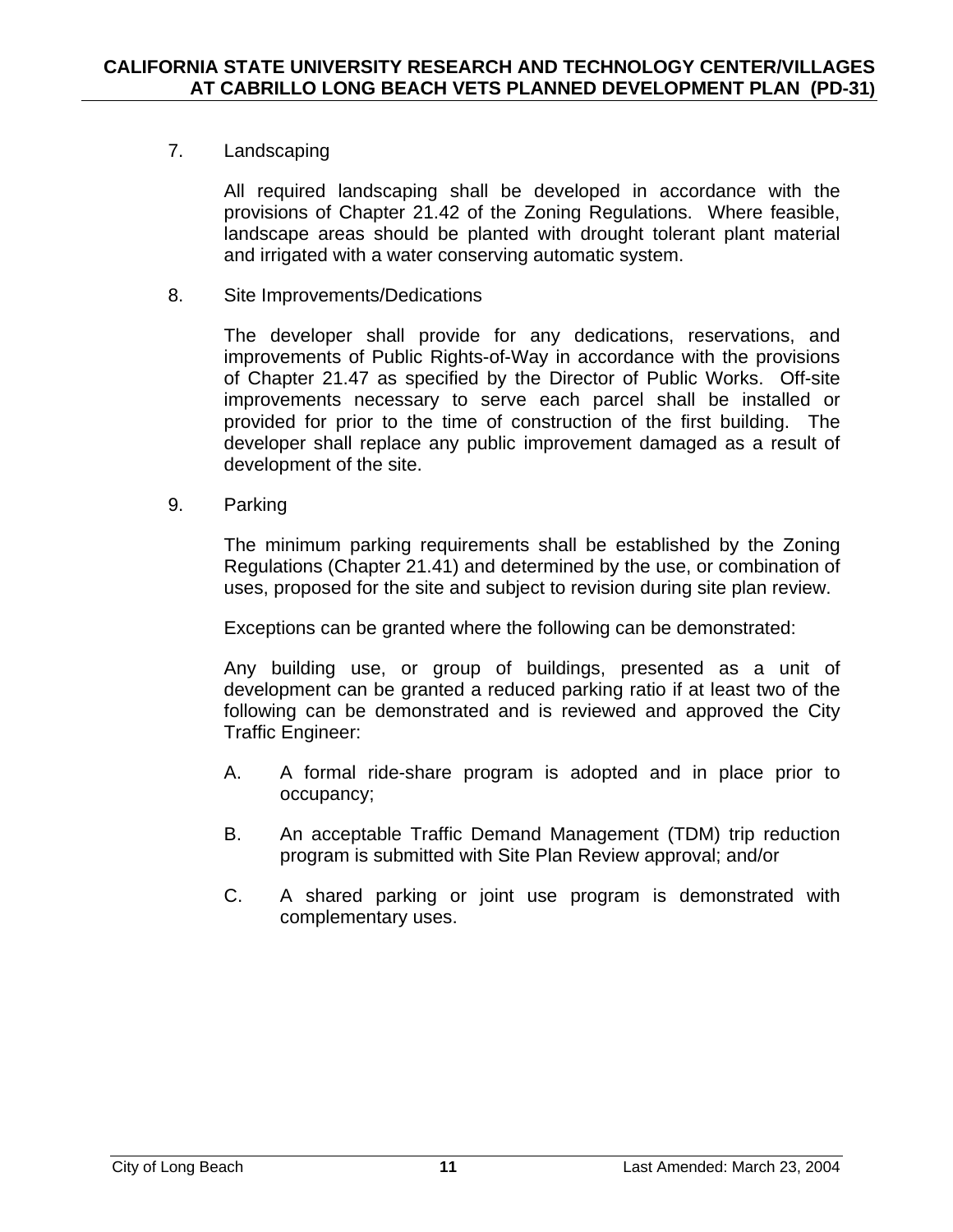|    | Uses                        | <b>Ratio</b>                                                                                        |
|----|-----------------------------|-----------------------------------------------------------------------------------------------------|
| 1. | <b>Business Office</b>      | $3/1,000$ SF - GUFA up to 20,000 square<br>feet, plus 2/1,000 SF - GUFA above 20,000<br>square feet |
| 2. | Research and<br>Development | $2/1,000$ SF - GUFA                                                                                 |
| 3. | Light Manufacturing         | $1.5/1,000$ SF - GUFA                                                                               |
| 4. | <b>Restaurants</b>          | 8/1,000 SF dining area, 25/1,000 SF tavern<br>and waiting area                                      |

In these cases, the following parking standards shall apply:

- D. The following parking standards shall apply to the transitional housing facilities of subarea D:
	- 1. Transitional housing (0.75 spaces/household)

Veteran's Transitional - Men

Veteran's Transitional - Women

2. All other housing (0.50 spaces/household)

Family Shelter

Veteran's Residential Care

Youth Transitional

Family Transitional

Veteran's Residential Treatment Program

Veteran's Transitional - Senior

Joint Use of Parking Facilities shall be permitted per the requirements of Section 21.41.223 of the Long Beach Municipal Code.

10. Screening

Areas used for parking, storage, trash or loading shall be screened, modulated or interrupted from view from the streets or adjacent properties.